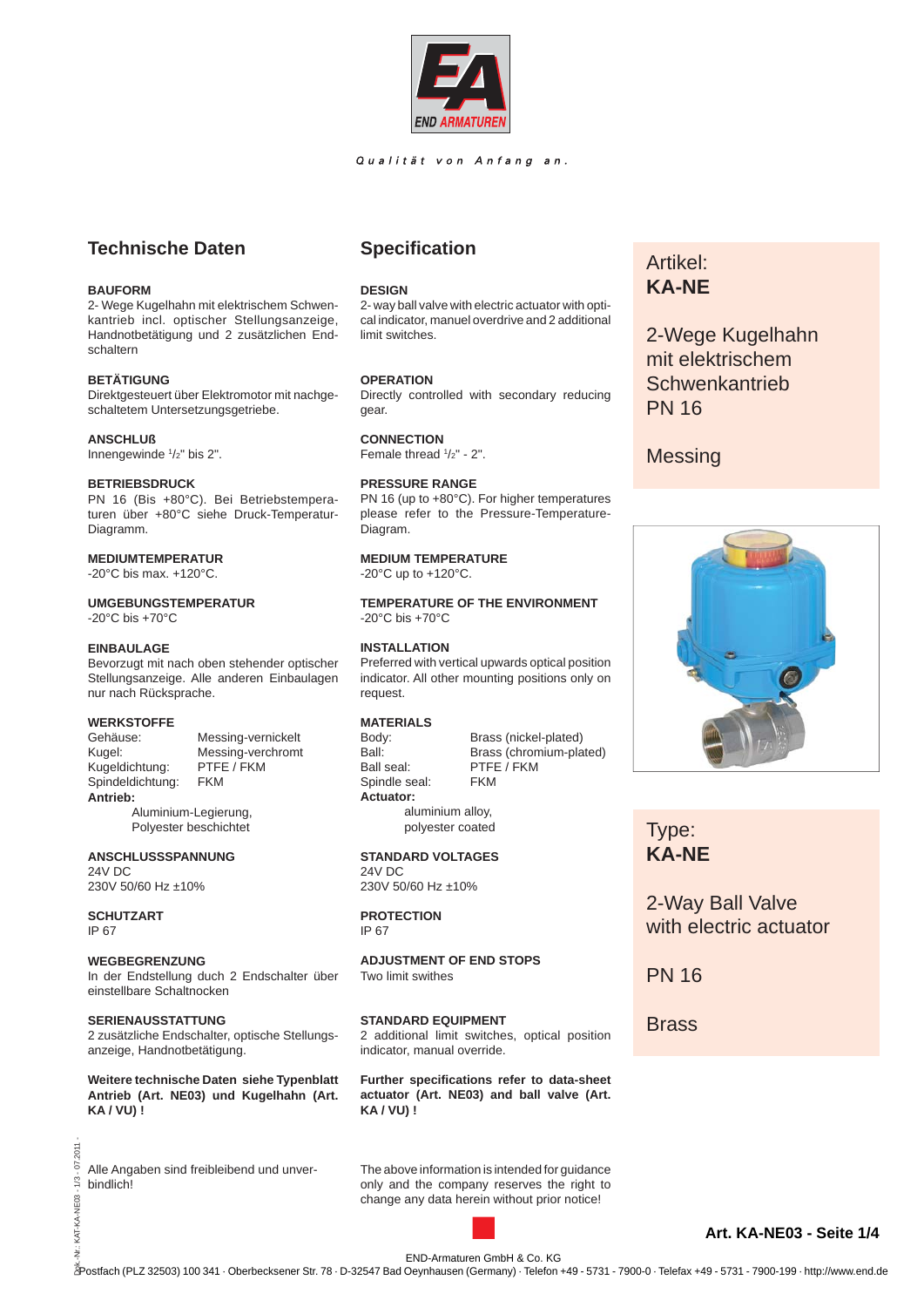## **Artikel- u. Bestellangaben:** z.B. **KA110025-NE034100**

= 2-Wege Messing Kugelhahn, 1" mit Antrieb NE, 230V 50Hz, mit 2 zusätzlichen Endschaltern

| Kugelhahn:                                         |                                                          |                                 |                                         |                                                                                                                                   |  |  |  |  |
|----------------------------------------------------|----------------------------------------------------------|---------------------------------|-----------------------------------------|-----------------------------------------------------------------------------------------------------------------------------------|--|--|--|--|
| $1 + 2$ . Stelle<br>Produkt                        | $3. + 4.$ Stelle<br>Werkstoffe<br>Gehäuse/Dichtung/Kugel | 5. Stelle<br>Betätigung         | 6. Stelle<br>Zusatzausstattung          | $7. + 8.$ Stelle<br>Anschlußgröße                                                                                                 |  |  |  |  |
| $KA = Kugelhahn$                                   | $11 =$ Messing/PTFE-FKM/<br>FKM / Messing                | $0 = \text{ohne}$               | ohne<br>$\mathbf{0} =$                  | $1/2$ "<br>$23 =$<br>$24 =$<br>$^{3}/_{4}$ "<br>$25 =$<br>1"<br>$26 =$<br>$1^{1}/4$ "<br>27<br>$1^{1}/2$ "<br>$=$<br>$28 =$<br>2" |  |  |  |  |
| Antrieb:                                           |                                                          |                                 |                                         |                                                                                                                                   |  |  |  |  |
| 9. - 11. Stelle<br>Produkt                         | $12. + 13.$ Stelle<br>Antriebstyp                        | 14. Stelle<br>Anschlußspannung  | 15. Stelle<br>Zusatzausstattung         | 16. - 17. Stelle                                                                                                                  |  |  |  |  |
| $-NE =$<br><b>Elektrischer Schwenk-</b><br>antrieb | $= NE03$<br>03                                           | $2 = 24V$ DC<br>$4 = 230V 50Hz$ | $1 = 2$ zusätzliche<br>Endlagenschalter | $00 =$ Sie ist reserviert<br>für den Aufbau<br>auf Armaturen                                                                      |  |  |  |  |

## **Ordering example:** e.g. **KA110025-NE034100**

= 2-way brass ball valve, 1" with actuator NE, 230V 50Hz, with 2 additional limit switches **Ball valve:**

| Pun vulvu.                 |                                                        |                        |                            |                                                                                                                          |  |  |  |
|----------------------------|--------------------------------------------------------|------------------------|----------------------------|--------------------------------------------------------------------------------------------------------------------------|--|--|--|
| $1 + 2$ . Digit<br>Product | $3 + 4$ . Digit<br><b>Material</b><br>Body/ seal/ ball | 5. Digit<br>Operation  | 6. Digit<br><b>Options</b> | $7. + 8.$ Digit<br>Connecting size                                                                                       |  |  |  |
| $KA = ball value$          | $11 =$ Brass/PTFE-FKM/<br>FKM / Brass                  | $\mathbf{0}$ = without | $0 = No$ options           | $1/2$ "<br>$23 =$<br>$^{3}/4"$<br>$24 =$<br>$25 =$<br>1"<br>$1^{1}/4$ "<br>$26 =$<br>$1^{1}/2$<br>$27 =$<br>2"<br>$28 =$ |  |  |  |

**Actuator:**

| 9. - 11. Digit               | 12.+ 13. Digit | 14. Digit                      | 15. Digit                            | 16. - 17. Digit                              |
|------------------------------|----------------|--------------------------------|--------------------------------------|----------------------------------------------|
| Product                      | <b>Type</b>    | Atanded voltages               | <b>Options</b>                       |                                              |
| $-NE =$<br>Electric actuator | $03 = NE03$    | $2 = 24VDC$<br>$4 = 230V 50Hz$ | $1 = 2$ additional limit<br>switches | $00 =$ reserved for<br>mounting on<br>valves |

## **Leistungsdaten Motor / Performance actuator**

| Tvpe /<br><b>Type</b> | Drehmoment / Laufzeit 90°/<br><b>Torque</b><br>[Nm] | 24 V<br><b>Operating</b><br>time 90°<br>[s] | 24 V | <b>230V</b><br>Stromauf-nahme /<br>current<br>[A] | Duty cycle<br>$N^{\circ}$ | Einschaltdauer / Handradumdreh. /<br><b>Hand wheel turns</b> | Gewicht /<br>Weight<br>[kg] |
|-----------------------|-----------------------------------------------------|---------------------------------------------|------|---------------------------------------------------|---------------------------|--------------------------------------------------------------|-----------------------------|
| <b>NE03</b>           | 30                                                  |                                             | 0.8  | 0.8                                               | 50                        |                                                              | 1.46                        |

**Art. KA-NE03 - Seite 2/4**